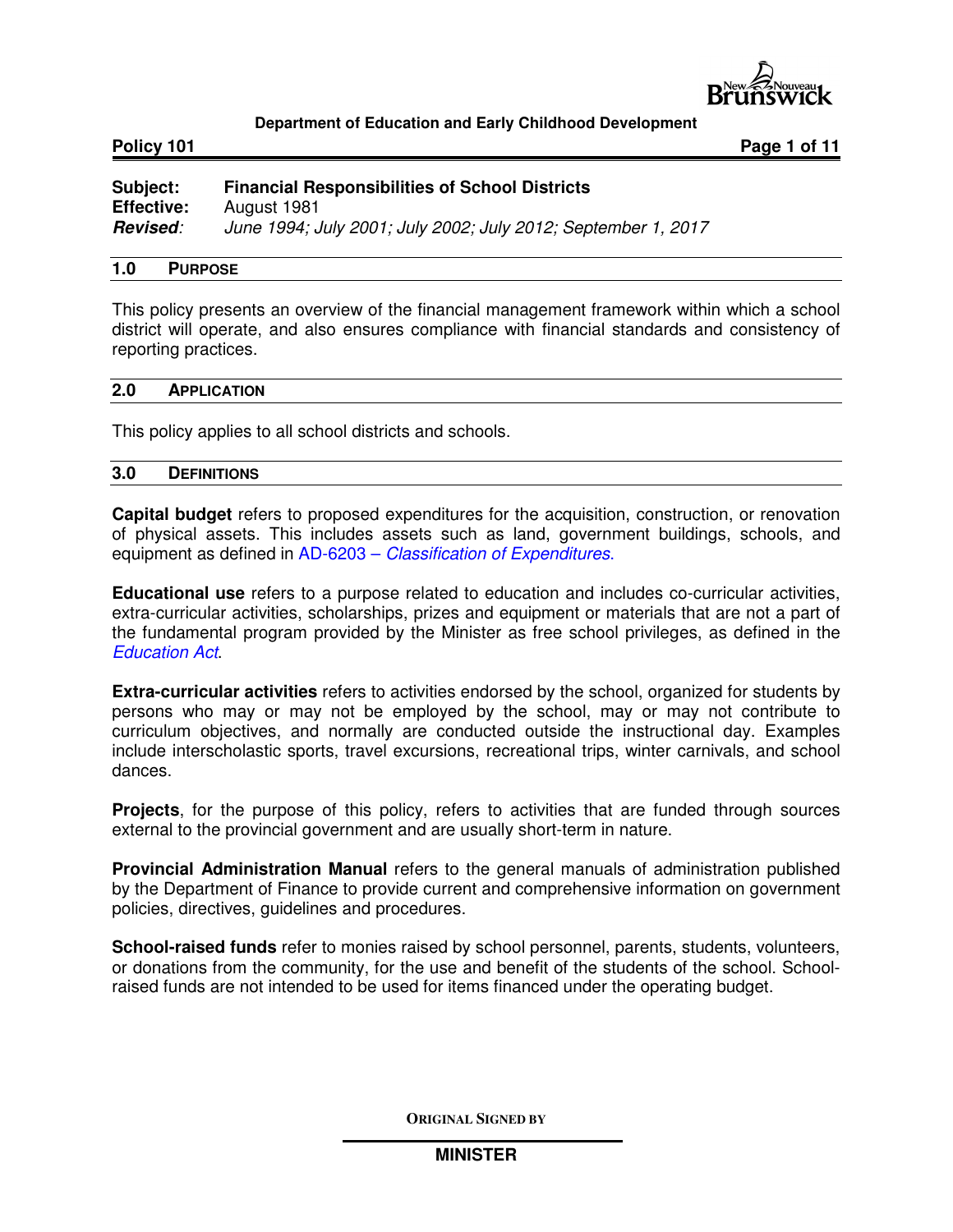

**Policy 101** Policy 101

**School District Accounting Manual** is a collection of administrative procedures published by the Department of Education and Early Childhood Development (EECD) to provide school district personnel with detailed instructions for processing transactions specific to school districts.

**School personnel**, as defined in the *Education Act*.

**Self-sustaining funds** refers to accounts for specific activities that generate their own revenues through fees or special grants to recover their costs. Sources of monies to be earned and retained as self-sustaining funds are from the operation of a cafeteria, school property rentals, driver education program, day care, from fees obtained from an international student, or from or in support of extra-curricular activities or pupil activities.

**Special purpose funds,** in accordance with the *Financial Administration Act* section 1, includes all money paid to a public officer under a statute, trust, treaty, undertaking or contract, to be disbursed for a purpose specified in such statute, trust, treaty, undertaking or contract. Special purpose revenues include specific revenues designated for special purposes through government policy decisions; and revenues received for specific purposes from entities external to the Provincial Consolidated Fund. Special purpose revenues do not include funds budgeted for ordinary revenues, capital revenues or loans and advances recoveries through the normal budgetary process. Special purpose funds are accounted for separately from the operating fund and include, but are not limited to, projects, trust funds and self-sustaining funds.

**Trust funds** are established by legal or contractual arrangement and represent funds held in trust donated by a third party for an educational use, normally of a continuing nature. The principal amount of the trust investment is usually restricted, and recurring payments, such as student scholarships, are made from the interest earned. The contract instructions for other trusts, such as a library trust fund, may contain conditions under which the principal can be expended as well as the interest.

## **4.0 LEGAL CONSIDERATIONS AND AUTHORITY**

*Education Act*, section 6

*The Minister…* 

*(b.2) may establish provincial policies and guidelines related to public education within the scope of this Act […]* 

*Education Act,* Sections :

- $28(2)(g)$ , (h) Duties of principals
- 36.9 Authority and responsibility of the District Education Councils
- 40.1(2), (3) Provision of information to the Minister
- 48 Duties of superintendents
- 50.1 Application of legislation
- 50.2 School district budgets and expenditures
- 51(1) Authority to retain and expand funds
- 51.1 Audit of school districts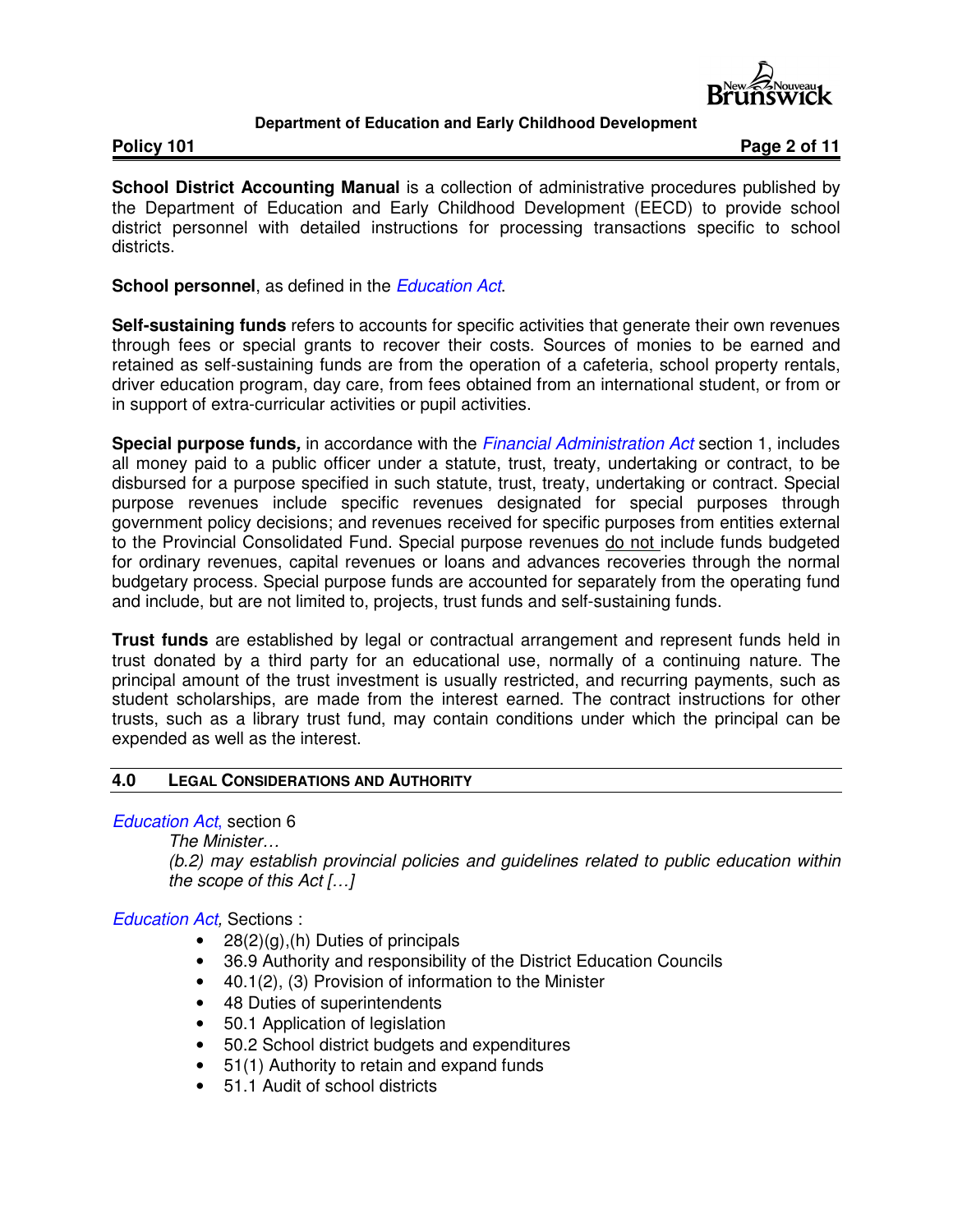

Policy 101 **Policy 101 Page 3 of 11** 

*School Administration Regulation (97-150)* under the *Education Act,* Sections:

- 8 Trust funds
- 9 Community use of school property
- 10 Sources of money to be earned and retained

## **5.0 GOALS / PRINCIPLES**

- **5.1** The Department of Education and Early Childhood Development (EECD), school districts and schools have relevant, accurate and complete information in order to make sound financial decisions, and that they are able to report back to the public on how tax dollars have been expended.
- **5.2** School districts and schools have appropriate administrative and accounting processes and controls in place to provide safeguards of assets and clear accountability for revenues, expenditures, assets and liabilities of school raised fund activities.

## **6.0 REQUIREMENTS / STANDARDS**

## **6.1 Budget and Expenditures**

## **6.1.1 Capital Budget**

- **6.1.1.1** The school district must prepare and submit major project recommendations in order of priority to the Director of Educational Facilities and Pupil Transportation at EECD as requested.
- **6.1.1.2** The school district must prepare and submit a list of capital improvement projects in order of priority to the Director of Educational Facilities and Pupil Transportation at EECD on an annual basis as requested.
- **6.1.1.3** EECD will advise school districts of their approved capital projects for that fiscal year.

## **6.1.2 Operating Budget**

EECD will provide an annual operating budget to the school district based on budget guidelines and norms, and will provide supplementary budget revisions.

## **6.1.3 Budget Expenditure Plan**

District Education Councils (DEC) must ensure that the Expenditure Plan is prepared taking into consideration the approved education plan and the school improvement plans. After receipt of the school district's operating budget, DECs must submit the budget expenditure plan to EECD by July 1<sup>st</sup>.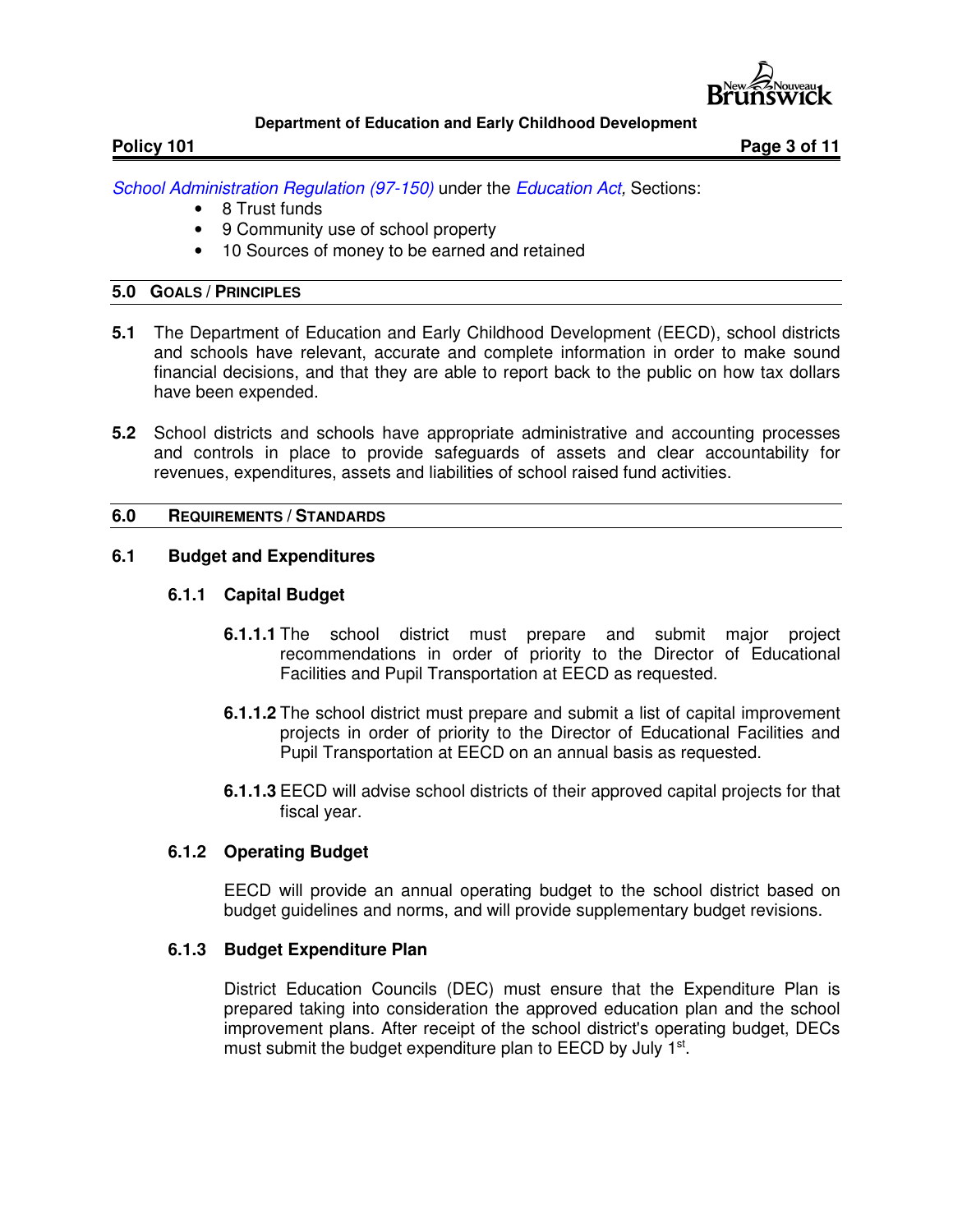

## **6.1.4 Retention of Operating Surplus**

- **6.1.4.1** School districts must operate within budget; however, an accumulated operating surplus, as described in Section 10.1 of *Regulation* 97-150 (*School Administration*) under the *Education Act* can be retained and expended in the subsequent year.
- **6.1.4.2** School districts cannot incur deficits in either the capital or operating budgets.

## **6.2 Accounting**

## **6.2.1 School District Accounting Manual**

School districts must follow the processes and procedures in the *School District Accounting Manual*, including those for school raised-funds.

## **6.2.1.1 Banking Arrangements**

- Sums of money provided in the budget will be drawn upon the Province's consolidated bank account through the Province's accounts payable system.
- A school is permitted to maintain a bank account for the purpose of holding school-raised funds subject to District Education Council policy and approval by the superintendent or delegate.
- With the exception of school-raised funds, school districts are only to hold bank accounts approved by the Minister of Finance. Generally, an operating "transit" account and one or more trust accounts are sufficient. The transit account is to be used to deposit funds locally until those funds are transferred to the Province.
- No school or school district bank account shall ever be in a deficit position with respect to its funds.
- With the exception of trust funds and school-raised funds, all school district revenues, including interest, must be transferred from the operating "transit" account for deposit to the Province's consolidated bank account.

## **6.2.1.2 Accounts Receivable**

School districts must follow the standards set out in policies AD-6302 to 6306 of the *Provincial Administration Manual*, and the procedures for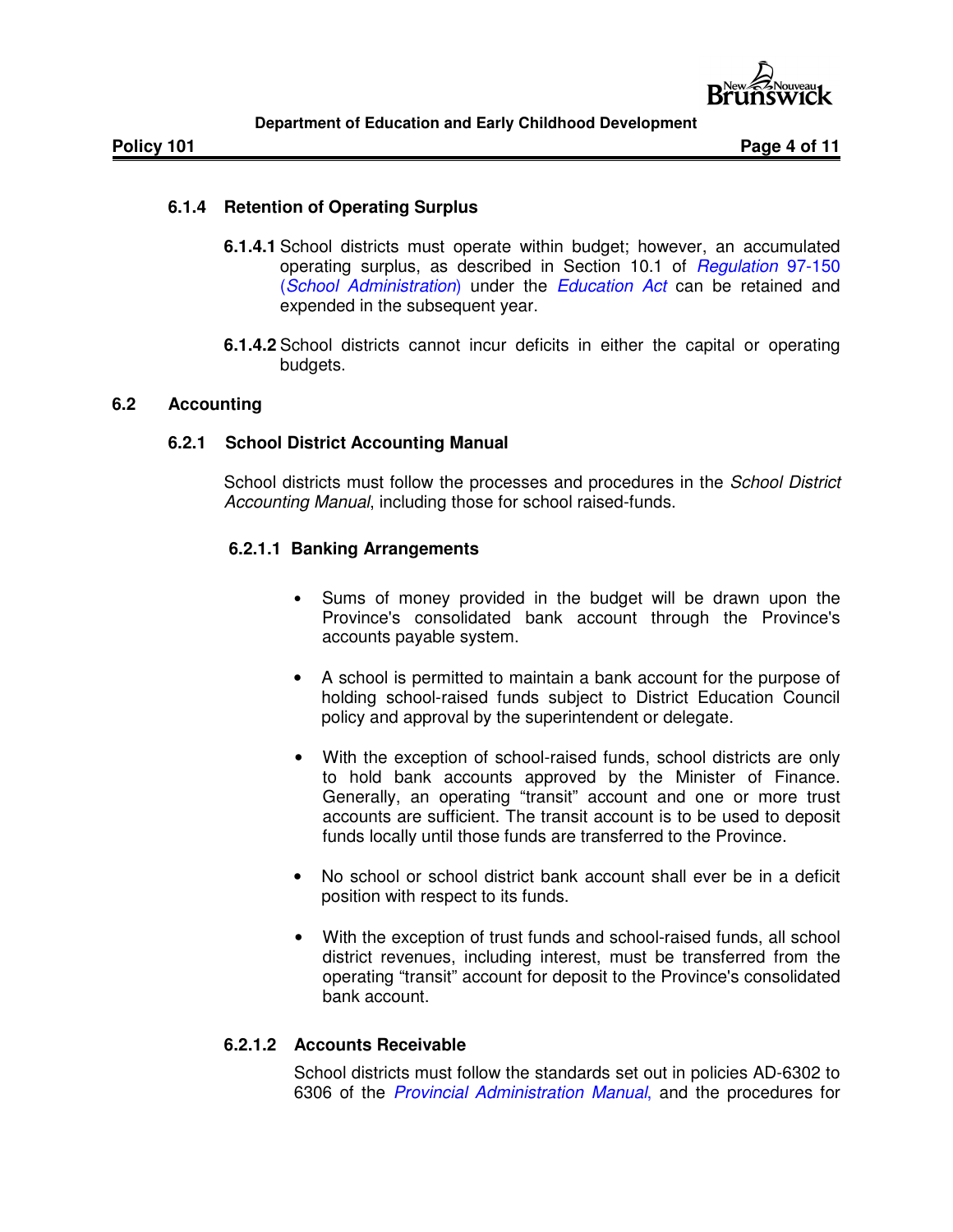

"cash receipts and banking" set out in the School District Accounting Manual.

## **6.2.1.3 Write-Off of Non-Collectable Accounts Receivable**

- School districts are to follow the procedures for deletion of noncollectable accounts and advances as set out in AD-6307 *– Deletion of Debts*.
- Requests and reports respecting the deletion of non-collectable accounts are to be submitted as required to the Director of Finance and Services at EECD.

# **6.2.1.4 Borrowing of Funds / Loans Prohibited**

- Schools and school districts are prohibited from borrowing funds.
- Schools and school districts are not to incur bank overdrafts nor obtain funding from lending institutions on a direct or indirect basis.

## **6.2.1.5 Leasing**

- **6.2.1.5.1** The use of operating funds for leasing must comply with AD-6701 – *Present Value Analysis Of Expenditure Decisions* and AD-6203 – *Classification Of Expenditures*, Appendix B – *Classification Of Leases as Capital or Operating*.
- **6.2.1.5.2** Prior to entering into agreements that meet one or more of the major financial implications outlined below, school districts must submit the proposed initiative to the Assistant Deputy Minister – Corporate Services for the subsequent approval of Board of Management.

## **Criteria for major financial implication are the following:**

## **Materiality**

- Where the projected annual ordinary account expenditure, including financing costs, is in excess of \$500,000 or the present value of all payments exceeds \$2 million.
- Where the agreement may have financial implications to other departments or agencies of government to which they have not agreed.

## **Exceptional circumstances or sensitivity**

Where the initiative is outside the normal course of business or way of doing business for the school district.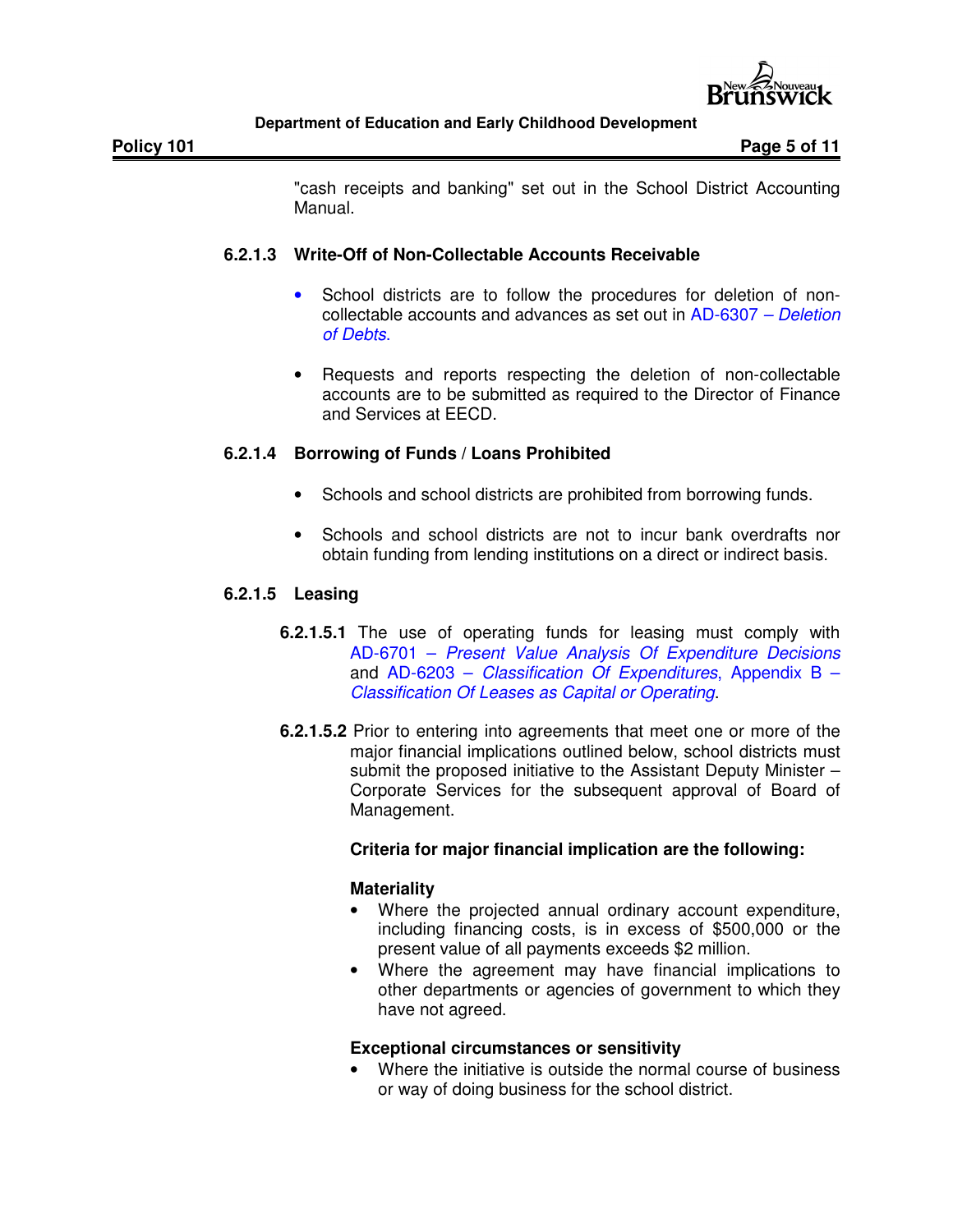

• Where the initiative may be one that is sensitive to the school district, EECD, other departments, the government as a whole or any stakeholder.

## **Long term financial implications**

• Any agreement anticipated to be signed for longer than five years.

# **6.2.1.6 Spending and Payment Authority**

- School districts must ensure that the process for delegating signing authorities for budget spending, payment of expenditures, and the release of cheques is established and documented in a manner consistent with AD-6402 – *Approval of Payments*.
- School district "Authority Delegation Approval" forms must be approved by the superintendent and submitted to EECD.

## **6.2.1.7 Purchasing and Accounts Payable**

School districts must follow the standards set out in Policy 107 – *Purchasing* and the procedures for payment set out in the School District Accounting Manual.

# **6.3 Monitoring and Reporting**

## **6.3.1 Internal Controls**

The superintendent has the overall responsibility for the following:

- Organizing the development, implementation and maintenance of an effective internal control system that achieves, as far as practical, the orderly and efficient conduct of operations including revenue and expenditure control, the safeguarding of assets, the reliability of accounting records and the preparation of financial information. The system of internal control also governs school-raised funds;
- Ensuring that school districts periodically review the school-based accounting records for school funds in all schools, including when there is a permanent change in school principal, to ensure adequate controls are followed (refer to Appendix A);
- Ensuring that the minimum internal control requirements as provided in Appendix A are followed for school-raised funds;
- Planning and controlling budgets by establishing procedures for monitoring revenue and expenditure transactions.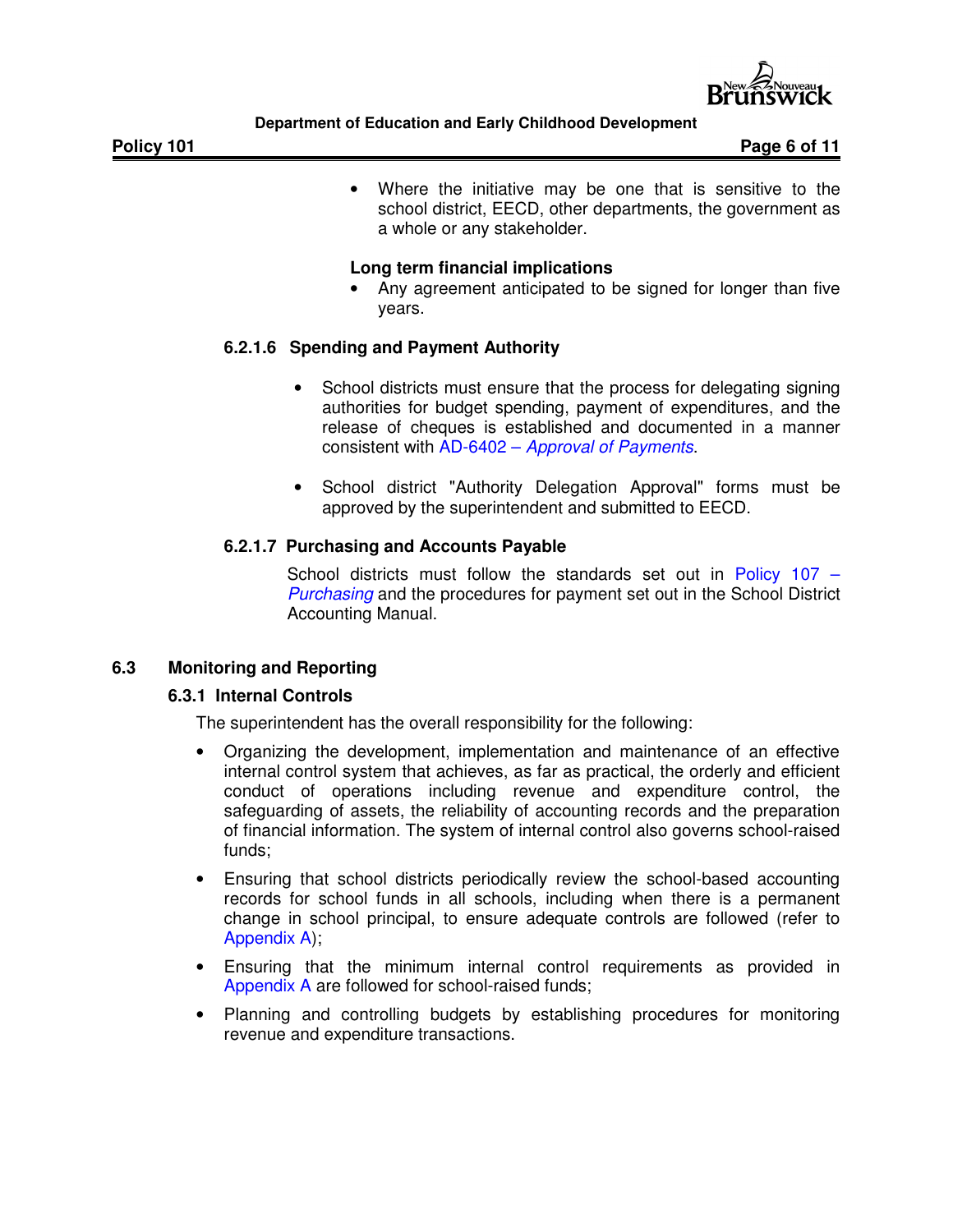

## **6.3.2 Financial Reporting**

## **6.3.2.1 Quarterly Reporting**

School districts must ensure that quarterly financial reports are submitted to the appropriate EECD's District Financial Services branch, at the end of each fiscal quarter.

EECD will provide school districts with the format in which the quarterly financial reports are to be submitted.

## **6.3.2.2 Year-End Reporting**

School districts are to submit year-end financial and reconciliation reports as specified in the year-end procedures contained in the *School District Accounting Manual*.

## **6.3.2.3 Other Reports**

School districts are to submit other statements and reports as required by EECD. These may include reports on school funds, replies to Legislative Notices of Motions, and requests from the Public Accounts Committee, Auditor General, Office of the Comptroller, Statistics Canada, etc.

## **6.4 Financial Systems**

## **6.4.1 Accounting Systems**

School districts must use the financial information systems prescribed by EECD.

## **6.4.2 Payroll Systems**

- **6.4.2.1** Payment of salaries, wages, and other compensation for services to all school district employees and staff must be made through the personnel and central payroll systems.
- **6.4.2.2** Claims for honorariums or other compensation for services paid to either permanent, supply, or casual staff must not be submitted for payment on a travel claim nor on a vendor invoice for payment through the accounts payable system. These types of claims are to be submitted and paid through the central payroll system.
- **6.4.2.3** School districts must follow the Payroll System User Manual, and the payroll accounting procedures in the School District Accounting Manual.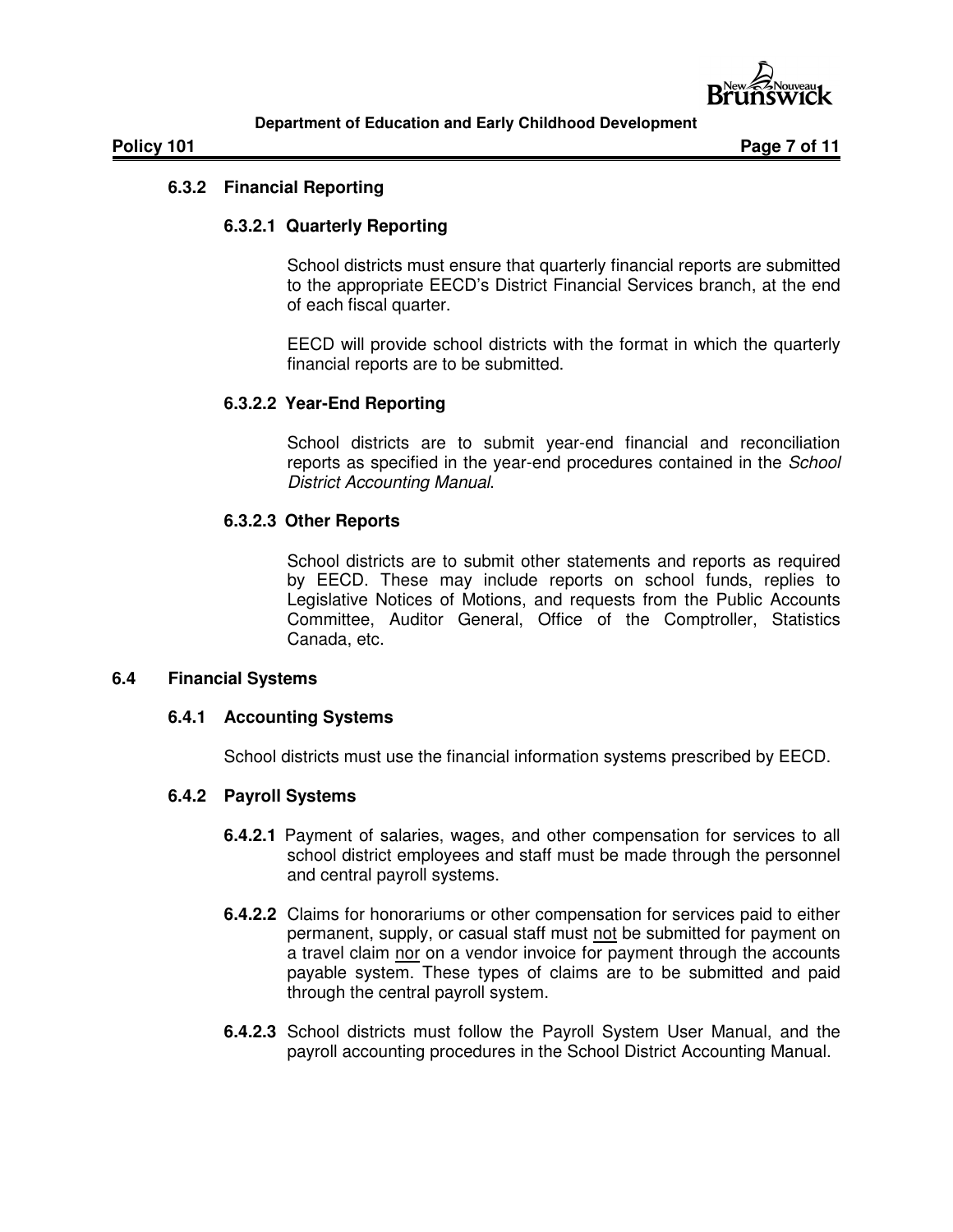

## **6.5 Special Purpose Funds**

- **6.5.1** Special purpose funds must be recorded in the accounts of the Province. Special Purpose Funds must not be in a deficit position, but school districts can carry forward surplus balances from fiscal year to fiscal year. Revenues are not to be netted against expenditure accounts. Expenditures will be recorded on a 'gross' basis, rather than on a net of recovery basis.
- **6.5.2** Details specific to the individual funds for projects, trusts, and self-sustaining funds are outlined below. School districts must also follow the accounting procedures for special purpose funds set out in the School District Accounting Manual.

## **6.5.3 Projects**

Only that portion of expenditures on a project that are recovered from a third party or external source are to be recorded under projects in special purpose funds. Additional expenditures paid for through the operating budget must be recorded in the appropriate account in the operating fund.

## **6.5.4 Trust Funds**

- **6.5.4.1** Trust funds that have been donated to a District Education Council, a school district or a school are the responsibility of the District Education Council.
- **6.5.4.2** School districts are to administer trust funds in accordance with the terms of the trust and section 8.1 of *Regulation* 97-150 (*School Administration).*

## **6.5.5 Self-Sustaining Funds**

School districts are permitted to earn, retain, and expend funds from the sources cited in sections 9, 10 and 13 of *Regulation* 97-150 (*School Administration)*

## **6.6 School-Raised Funds**

- **6.6.1** The superintendent must ensure that any policies, procedures, and internal controls related to school-raised funds are communicated to school principals and other persons responsible for fundraising activities. This includes a periodic review of these funds, or when there is a permanent change in school principal.
- **6.6.2** The school principal must approve all fundraising activities, including those where funds will be raised or collected in the name of the school or any school groups, such as student councils, teams or clubs, and parent committees.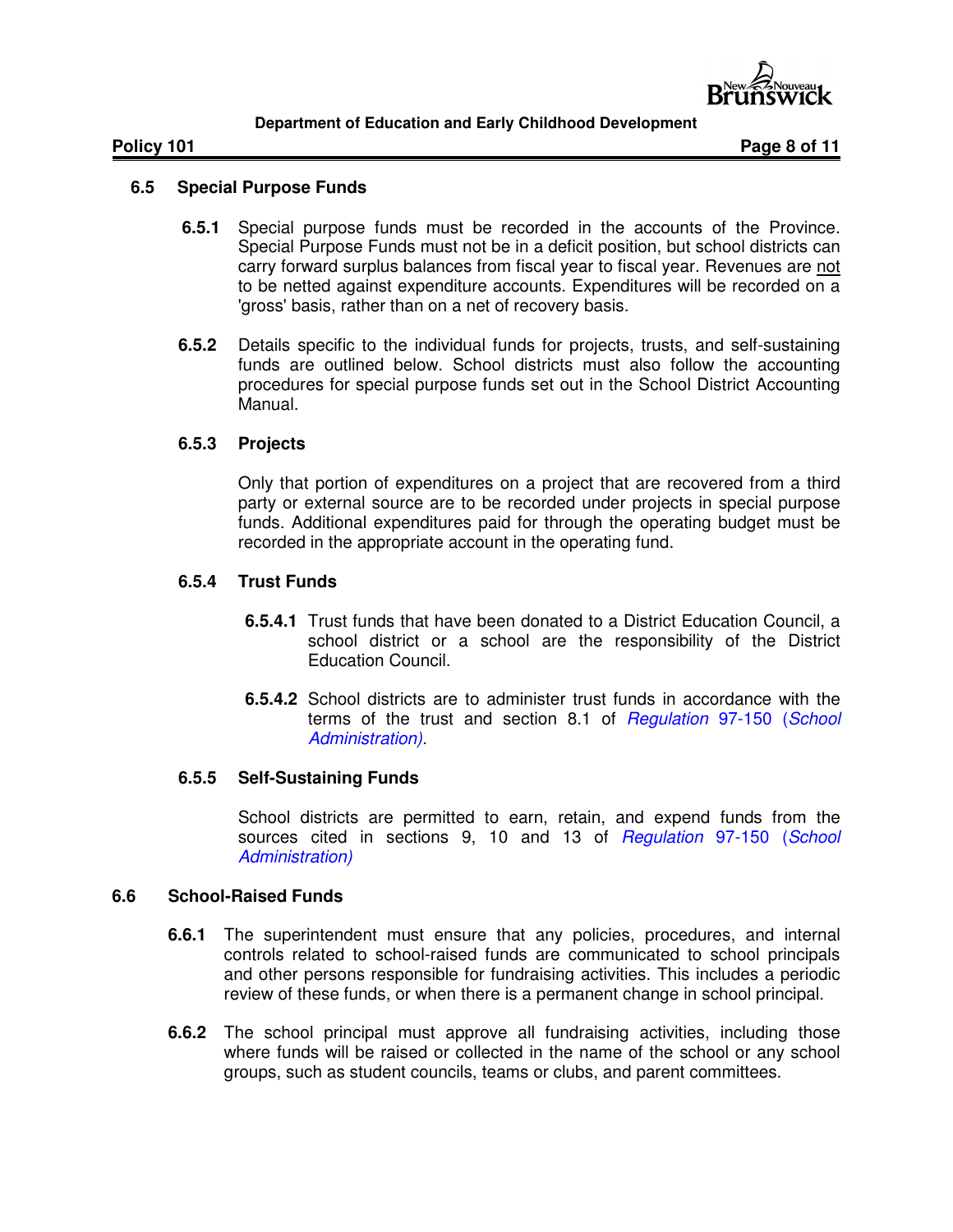

**Policy 101 Page 9 of 11** 

- **6.6.3** The school principal must ensure that school-raised funds are retained and used for the purpose for which they were raised, that proper accounting procedures, internal controls and reporting processes are in place. Proper financial disclosure must be made upon a request from people involved in the fund raising activity.
- **6.6.4** Conflict of interest provisions outlined in Policy 213 *Conflict of Interest*, and government policy AD-2915 - *Conflict of Interest* must be followed, and schoolraised funds cannot be used to:
	- a) Compensate school personnel or volunteers for goods or services;
	- b) Confer or appear to confer a benefit to any school personnel or volunteer, a family associate, friend or business associate.
- **6.6.5** Each school must maintain an appropriate accounting system with detailed financial records for each school-raised funds activity, including complete and accurate information as identified under section 6.7 respecting revenues, expenditures, and bank/cash balances. The school district will determine which accounting system is appropriate for schools to use.
- **6.6.6** Expenditures and revenues must be recorded separately.
- **6.6.7** A school must not be in a deficit position with respect to its accumulated schoolraised funds. A school is permitted to carry forward any surplus in a schoolraised funds account from year to year.
- **6.6.8** In instances where fraud or theft of school-raised funds are suspected, the school principal must report this suspicion to the superintendent without delay.
- **6.6.9** Upon request, the Superintendent must be given access to files, bank accounts, documents, and records relating to the accounts of the school district or one of its schools.
- **6.6.10** Upon request from the Parent School Support Committee, an update on its schools funds must be provided to the committee before the end of the school year.

## **6.7 Financial Reviews and Audits**

## **6.7.1 Comptroller and Auditor General Audits**

- **6.7.1.1** School districts must comply with the Office of the Comptroller and the Office of the Auditor General in the exercise of their right to perform audits, reviews, and examinations of accounting practices.
- **6.7.1.2** In compliance with section 51.1 of the *Education Act*, a school district must, within a reasonable period of time after receipt of the report on the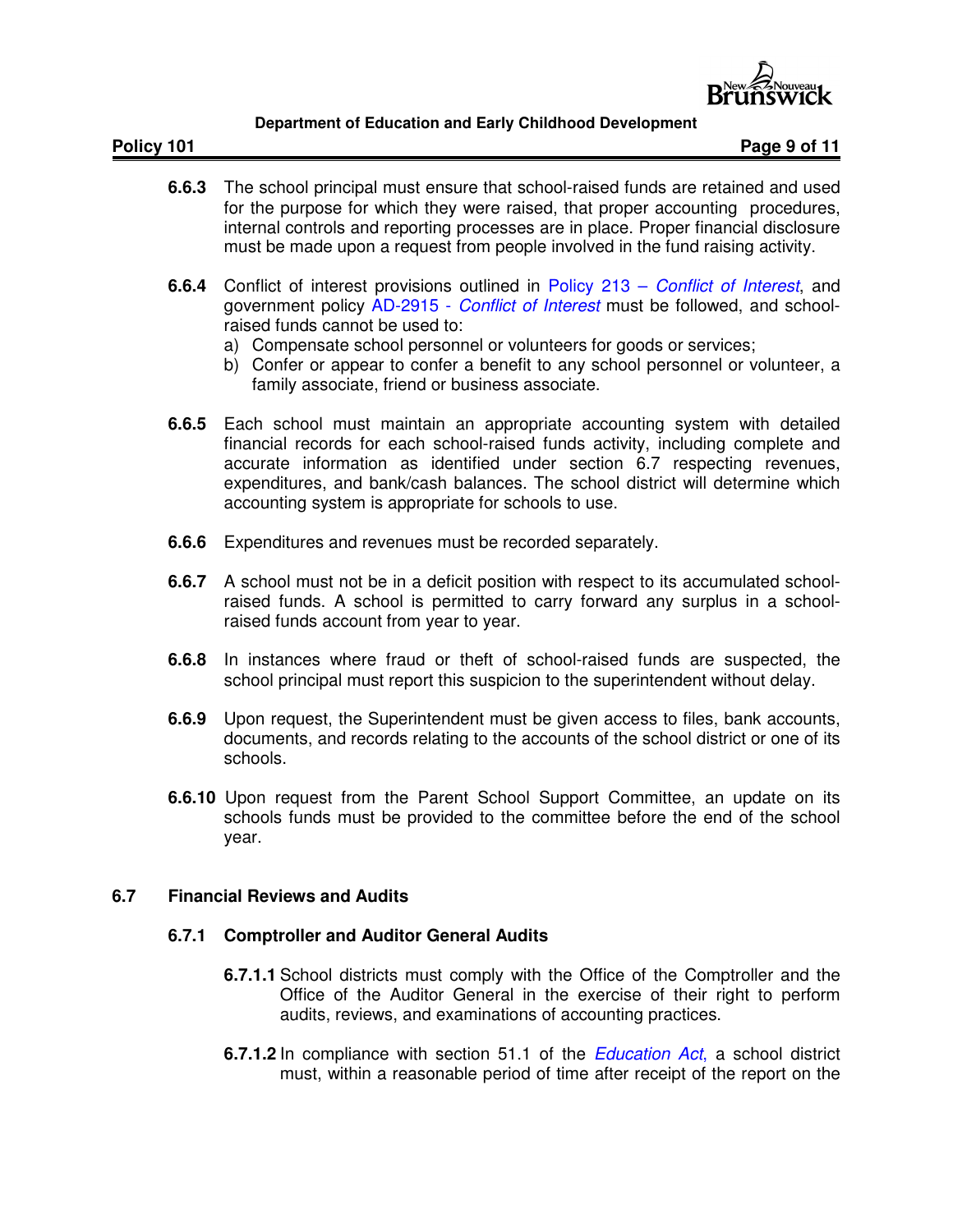

**Policy 101 Page 10 of 11** 

results of the audit, present the report to the public at an official meeting of the District Education Council.

## **6.7.2 Ministerial Reviews**

- **6.7.2.1** To ensure compliance with the *Education Act,* regulations and departmental policies, the Minister may appoint a person to conduct a review into any matter connected with the management, administration or operation of a District Education Council, a school district or a school.
- **6.7.2.2** For purposes of the review, the Minister, or delegate, is entitled to free access to files, bank accounts, documents, and records relating to the accounts of any school district. The Minister, or delegate, is also entitled to inquire and receive such information, reports and explanations as considered necessary for the purpose of any review.
- **6.7.2.3** EECD will prepare a report on the results of a review, and may request the school district to take corrective action to comply with its obligations.

## **6.7.3 Accounting Records**

**6.7.3.1** All school-based accounting records are subject to reviews and audits by District and Departmental personnel, as well as assigned internal or external auditors. Districts must retain evidence of reviews and audits for use by assigned internal or external auditors.

## **7.0 GUIDELINES / RECOMMENDATIONS**

## **Trust Fund Investments**

The principal amount of a trust fund managed by a school district should be invested in secure financial instruments with a guaranteed redemption value. Where a donor wishes investments with increased risk, such as the stock market, the donor should appoint an investment firm to manage the trust as the school district should not take responsibility for the losses that could ensue.

## **8.0 DISTRICT EDUCATION COUNCIL POLICYMAKING**

Schools and school districts may develop policies and procedures consistent with this policy in order to carry out their obligations under this policy.

## **9.0 REFERENCES**

## **Related Acts, Policies and Procedures:**

Department of Education and Early Childhood Development policies:

• Policy 107 – Purchasing